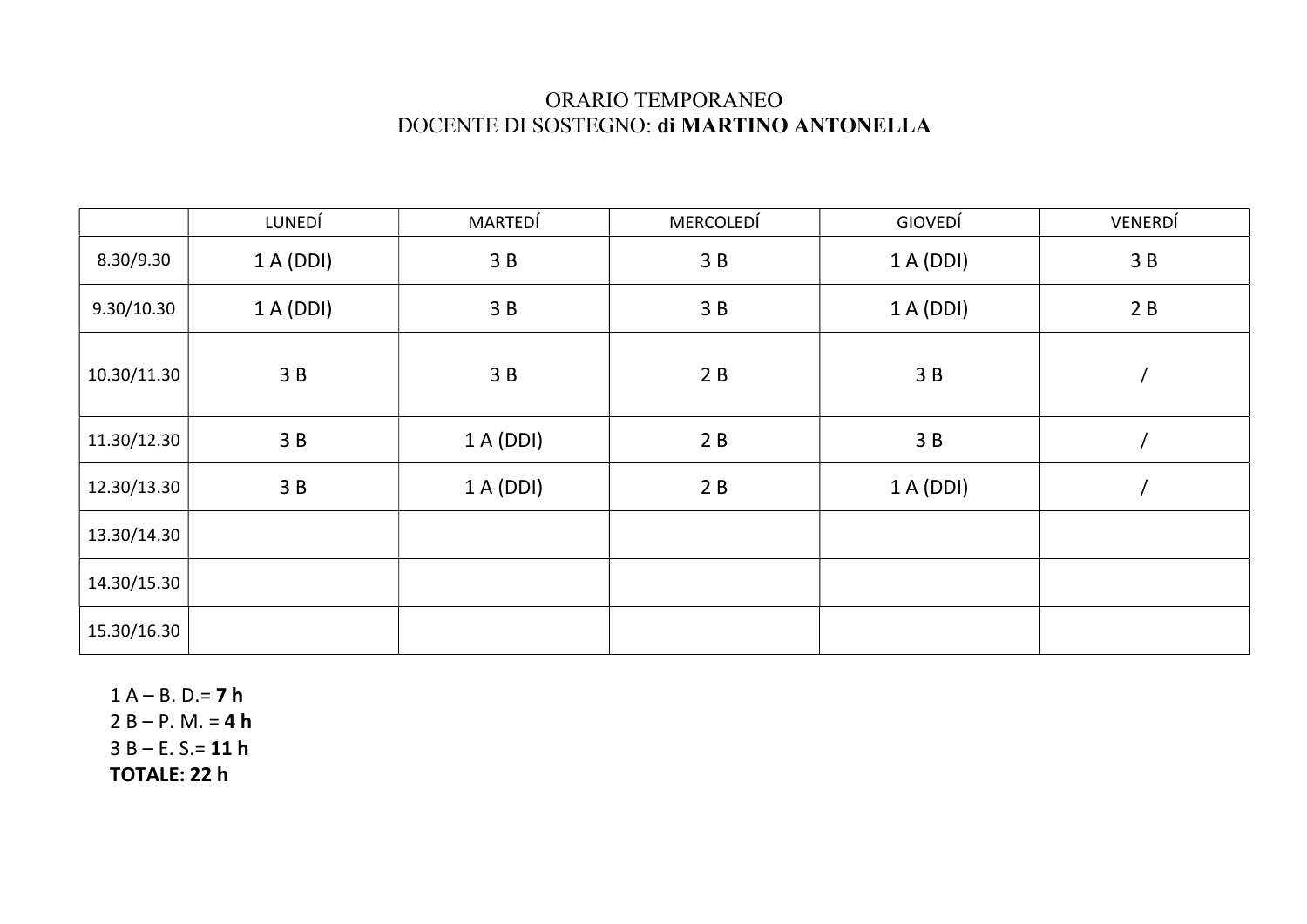## ORARIO TEMPORANEO DOCENTE DI SOSTEGNO: GARGIULO RACHELE

|             | LUNEDÍ | MARTEDÍ | MERCOLEDÍ             | GIOVEDÍ   | VENERDÍ               |
|-------------|--------|---------|-----------------------|-----------|-----------------------|
| 8.30/9.30   | 3B     | 2B      | 1 A (DDI)             | 3B        | 2B                    |
| 9.30/10.30  | 3B     | 2B      | 1 A (DDI)             | 3B        | 3B                    |
| 10.30/11.30 | 2B     | 2B      | 3B                    | 1 A (DDI) | 3B                    |
| 11.30/12.30 | 2B     | 3B      | 3B                    | 1 A (DDI) | 3B<br>fino alle 12.00 |
| 12.30/13.30 | 2B     | 3B      | 3B<br>fino alle 13.00 | 2B        |                       |
| 13.30/14.30 |        |         |                       |           |                       |
| 14.30/15.30 |        |         |                       |           |                       |
| 15.30/16.30 |        |         |                       |           |                       |

 $1 A - B$ . D.= 4 h (2h DDI e 1h attività asincrona)

 $2 B - P. M = 8 h$ 

 $3 B - E. S = 11 h$ 

TOTALE: 23 h

La docente GARGIULO RACHELE presterà un'ora di servizio in eccedenza che recupererà nel corso della settimana successiva.